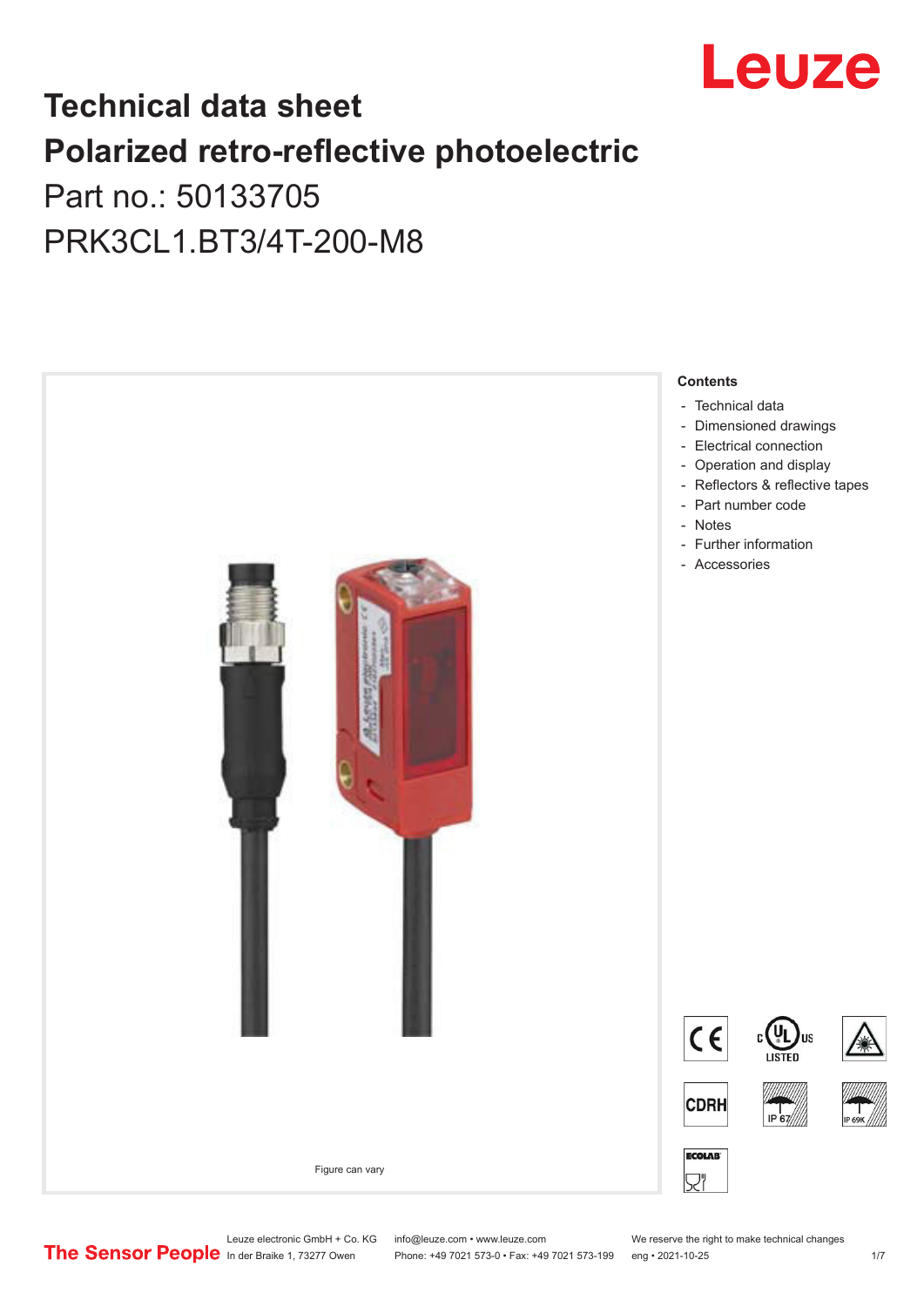## <span id="page-1-0"></span>**Technical data**

#### **Basic data**

**Series** 3C **Operatin Applicat** 

| <b>Operating principle</b>                      | Reflection principle                           |  |
|-------------------------------------------------|------------------------------------------------|--|
| Application                                     | Detection of highly transparent bottles        |  |
|                                                 | Detection of transparent films                 |  |
|                                                 |                                                |  |
| <b>Special version</b>                          |                                                |  |
| <b>Special version</b>                          | Autocollimation                                |  |
|                                                 |                                                |  |
| <b>Optical data</b>                             |                                                |  |
| <b>Operating range</b>                          | Guaranteed operating range                     |  |
| <b>Operating range</b>                          | 00.4m                                          |  |
| <b>Operating range limit</b>                    | Typical operating range                        |  |
| <b>Operating range limit</b>                    | 00.5m                                          |  |
| Beam path                                       | Collimated                                     |  |
| <b>Light source</b>                             | Laser, Red                                     |  |
| Wavelength                                      | 655 nm                                         |  |
| Laser class                                     | 1, IEC/EN 60825-1:2007                         |  |
| Max. laser power                                | 0.0017 W                                       |  |
| <b>Transmitted-signal shape</b>                 | Pulsed                                         |  |
| <b>Pulse duration</b>                           | $5.3 \,\mu s$                                  |  |
| Light spot size [at sensor distance]            | 1 mm [500 mm]                                  |  |
| Type of light spot geometry                     | Round                                          |  |
| Shift angle                                     | Typ. $\pm 2^{\circ}$                           |  |
|                                                 |                                                |  |
| <b>Electrical data</b>                          |                                                |  |
| <b>Protective circuit</b>                       | Polarity reversal protection                   |  |
|                                                 | Short circuit protected                        |  |
|                                                 |                                                |  |
| Performance data                                |                                                |  |
|                                                 |                                                |  |
| Supply voltage U <sub>B</sub>                   | 10  30 V, DC, Incl. residual ripple            |  |
| <b>Residual ripple</b>                          | 0  15 %, From U <sub>B</sub>                   |  |
| <b>Open-circuit current</b>                     | 015mA                                          |  |
|                                                 |                                                |  |
| Inputs                                          |                                                |  |
| Number of teach inputs                          | 1 Piece(s)                                     |  |
|                                                 |                                                |  |
| <b>Teach inputs</b>                             | DC                                             |  |
| <b>Voltage type</b><br><b>Switching voltage</b> |                                                |  |
|                                                 | high: $\geq 0.65$ x U <sub>B</sub>             |  |
| <b>Delay</b>                                    | low: $\leq 0.35 \times U_R$<br>1 <sub>ms</sub> |  |
| Input resistance                                | 20,000 Ω                                       |  |
|                                                 |                                                |  |

**Assignment** Connection 1, pin 2 **Function** Keyboard lockout Light/dark switching Sensitivity adjustment **Active switching state** High

#### **Outputs**

**Number of digital switching outputs** 1 Piece(s)

| <b>Switching outputs</b> |                              |
|--------------------------|------------------------------|
| Voltage type             | DC.                          |
| Switching current, max.  | 100 mA                       |
| <b>Switching voltage</b> | high: $\geq$ (U <sub>n</sub> |
|                          | $1$ $0M·$ < 2 V              |

 $U_B$ -2V) Low: ≤2V

**Switching output 1 Connection 1, pin 4 Switching element** Transistor, PNP **Switching principle** Light switching

#### **Timing**

| Switching frequency    | 3.000 Hz          |
|------------------------|-------------------|
| Response time          | $0.17 \text{ ms}$ |
| <b>Readiness delay</b> | $300 \text{ ms}$  |

#### **Connection**

i.

| <b>Connection 1</b>               |                              |  |
|-----------------------------------|------------------------------|--|
| <b>Function</b>                   | Signal IN                    |  |
|                                   | Signal OUT                   |  |
|                                   | Voltage supply               |  |
| <b>Type of connection</b>         | Cable with connector         |  |
| Cable length                      | 200 mm                       |  |
| <b>Sheathing material</b>         | <b>PUR</b>                   |  |
| Cable color                       | <b>Black</b>                 |  |
| Wire cross section                | $0.2$ mm <sup>2</sup>        |  |
| <b>Thread size</b>                | M8                           |  |
| <b>Type</b>                       | Male                         |  |
| <b>Material</b>                   | Metal                        |  |
| No. of pins                       | 4-pin                        |  |
|                                   |                              |  |
|                                   |                              |  |
| <b>Mechanical data</b>            |                              |  |
| Dimension (W x H x L)             | 11.4 mm x 34.2 mm x 18.3 mm  |  |
| <b>Housing material</b>           | Plastic                      |  |
| <b>Plastic housing</b>            | PC-ARS                       |  |
| Lens cover material               | Plastic / PMMA               |  |
| Net weight                        | 20 <sub>g</sub>              |  |
| <b>Housing color</b>              | Red                          |  |
| Type of fastening                 | Two M3 threaded sleeves      |  |
|                                   | Via optional mounting device |  |
| <b>Compatibility of materials</b> | <b>ECOLAB</b>                |  |
|                                   |                              |  |
| <b>Operation and display</b>      |                              |  |
| Type of display                   | LED                          |  |

| iyyo or aloplay                     | ---                    |
|-------------------------------------|------------------------|
| <b>Number of LEDs</b>               | 2 Piece(s)             |
| <b>Operational controls</b>         | Teach button           |
| Function of the operational control | Sensitivity adjustment |
|                                     |                        |

#### **Environmental data**

| Ambient temperature, operation | -40  55 °C                       |
|--------------------------------|----------------------------------|
| Ambient temperature, storage   | $-40$ 70 $^{\circ}$ C $^{\circ}$ |

#### **Certifications**

| Degree of protection     | IP 67         |
|--------------------------|---------------|
|                          | IP 69K        |
| <b>Protection class</b>  | Ш             |
| <b>Certifications</b>    | c UL US       |
| <b>Standards applied</b> | IEC 60947-5-2 |
|                          |               |

# Leuze

Leuze electronic GmbH + Co. KG info@leuze.com • www.leuze.com We reserve the right to make technical changes<br>
The Sensor People in der Braike 1, 73277 Owen Phone: +49 7021 573-0 • Fax: +49 7021 573-199 eng • 2021-10-25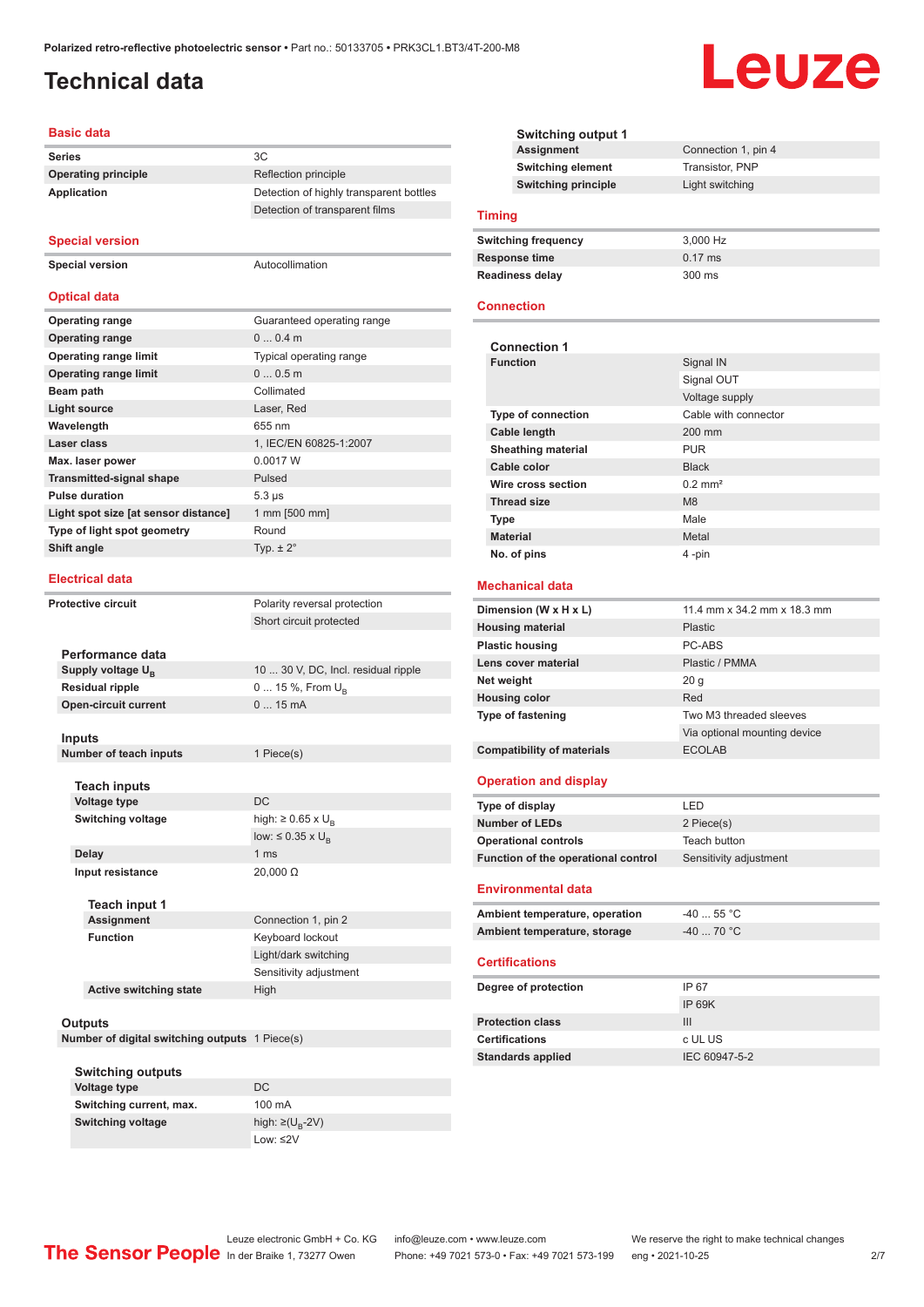# <span id="page-2-0"></span>**Technical data**

| <b>Customs tariff number</b> | 85365019 |
|------------------------------|----------|
| eCl@ss 5.1.4                 | 27270902 |
| eCl@ss 8.0                   | 27270902 |
| eCl@ss 9.0                   | 27270902 |
| eCl@ss 10.0                  | 27270902 |
| eCl@ss 11.0                  | 27270902 |
| <b>ETIM 5.0</b>              | EC002717 |
| <b>ETIM 6.0</b>              | EC002717 |
| <b>ETIM 7.0</b>              | EC002717 |

# **Dimensioned drawings**

All dimensions in millimeters



# **Electrical connection**

**Connection 1**

| <b>Function</b>           | Signal IN            |
|---------------------------|----------------------|
|                           | Signal OUT           |
|                           | Voltage supply       |
| Type of connection        | Cable with connector |
| Cable length              | 200 mm               |
| <b>Sheathing material</b> | <b>PUR</b>           |
|                           |                      |

#### A Green LED

- B Yellow LED
- C Optical axis
- D Teach button
- E Mounting sleeve (standard)
- F Threaded sleeve (3C.B series)

Leuze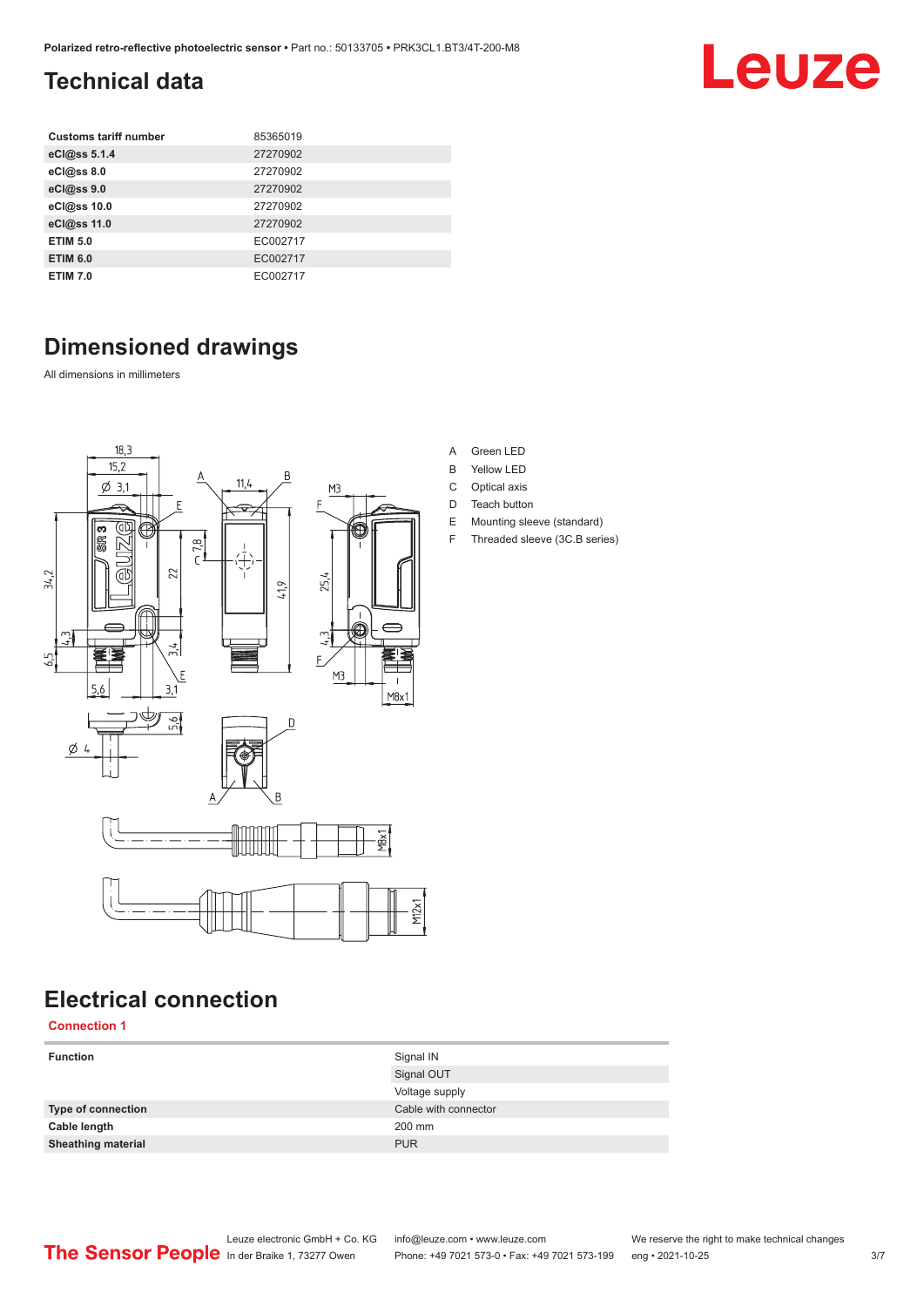# <span id="page-3-0"></span>**Electrical connection**

# Leuze

2

 $1$   $\times$  3

4

#### **Connection 1**

| Cable color        | <b>Black</b>          |
|--------------------|-----------------------|
| Wire cross section | $0.2$ mm <sup>2</sup> |
| <b>Thread size</b> | M <sub>8</sub>        |
| <b>Type</b>        | Male                  |
| <b>Material</b>    | Metal                 |
| No. of pins        | $4$ -pin              |

#### **Pin Pin assignment**

| и              | $V +$        |  |
|----------------|--------------|--|
| $\overline{2}$ | Teach-in     |  |
| 3              | GND          |  |
| $\overline{4}$ | $\bigcap$ IT |  |

# **Operation and display**

| <b>LED</b>     | <b>Display</b>           | <b>Meaning</b>                       |
|----------------|--------------------------|--------------------------------------|
|                | Green, continuous light  | Operational readiness                |
| $\overline{2}$ | Yellow, continuous light | Light path free                      |
|                | Yellow, flashing         | Light path free, no function reserve |

## **Reflectors & reflective tapes**

| Part no. | <b>Designation</b> | <b>Operating range</b><br><b>Operating range</b> | <b>Description</b>                                                                                                                                                                                                           |
|----------|--------------------|--------------------------------------------------|------------------------------------------------------------------------------------------------------------------------------------------------------------------------------------------------------------------------------|
| 50110191 | REF 6-A-25x25      | $00.4$ m<br>00.5m                                | Design: rechteckig<br>Triple reflector size: 0.3 mm<br>Reflective surface: 25 mm x 25 mm<br>Material: Kunststoff<br>Chemical designation of the material: PMMA<br>Fastening: selbstklebend                                   |
| 50114185 | REF 6-S-20x40      | $00.4$ m<br>00.5m                                | Design: rechteckig<br>Triple reflector size: 0.3 mm<br>Reflective surface: 16 mm x 38 mm<br>Material: Kunststoff<br>Base material: Kunststoff<br>Chemical designation of the material: PMMA8N<br>Fastening: schraubbar       |
| 50112142 | <b>TK BR 53</b>    | 00.4m<br>00.5m                                   | Design: rechteckig<br>Triple reflector size: 0.3 mm<br>Reflective surface: 29 mm x 10 mm<br>Material: Kunststoff<br>Base material: Edelstahl<br>Chemical designation of the material: Edelstahl<br>Fastening: Gehäusepassung |

#### **Part number code**

Part designation: **AAA 3C d EE-f.GG H/i J-K**

#### **AAA3C Operating principle / construction**

HT3C: Diffuse reflection sensor with background suppression LS3C: Throughbeam photoelectric sensor transmitter

LE3C: Throughbeam photoelectric sensor receiver

PRK3C: Retro-reflective photoelectric sensor with polarization filter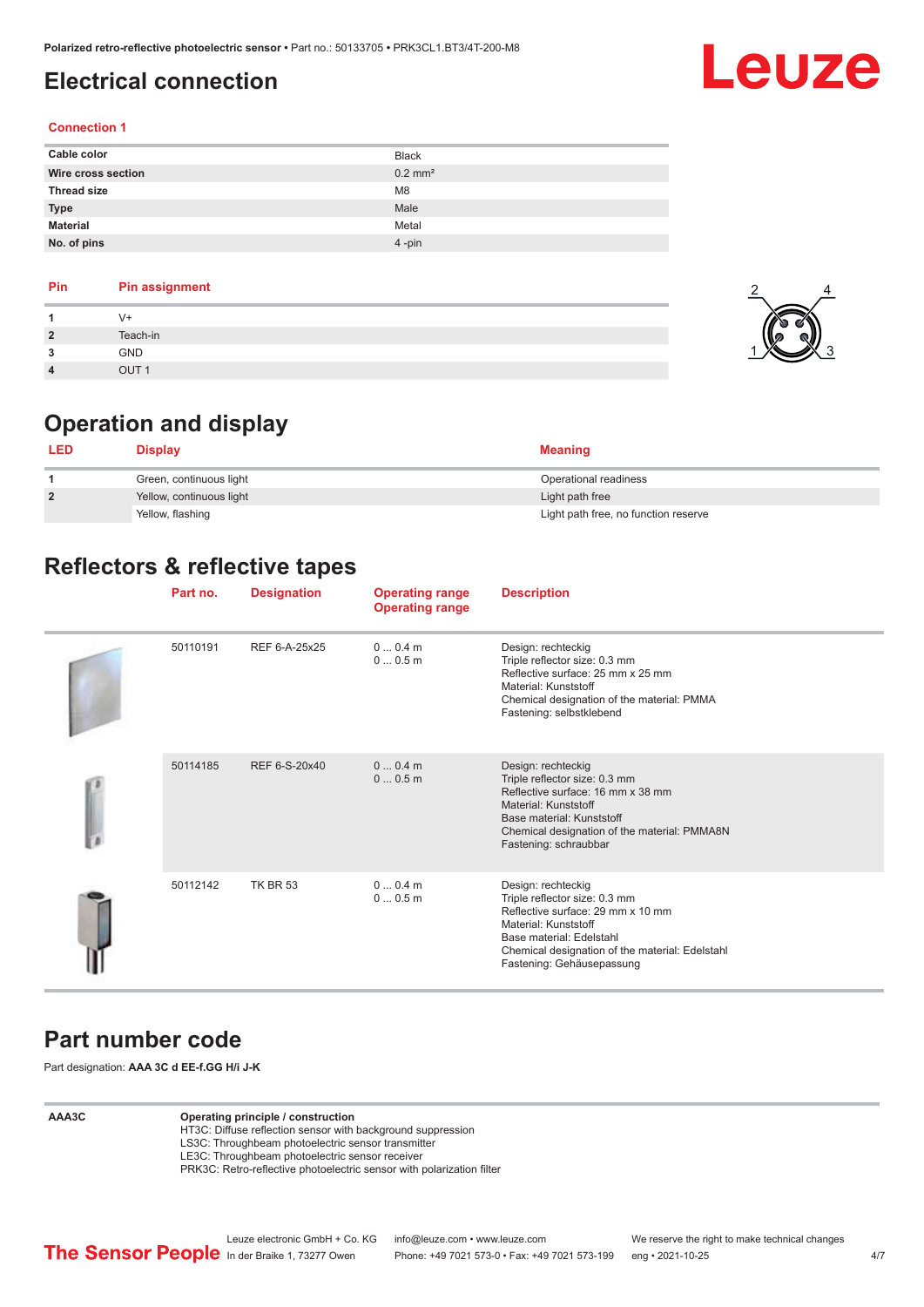#### **Part number code**



| d  | Light type<br>n/a: red light<br>I: infrared light                                                                                                                                                                                                                                                                                                                                                                                                                                                                                                                                                                   |
|----|---------------------------------------------------------------------------------------------------------------------------------------------------------------------------------------------------------------------------------------------------------------------------------------------------------------------------------------------------------------------------------------------------------------------------------------------------------------------------------------------------------------------------------------------------------------------------------------------------------------------|
| EE | <b>Light source</b><br>n/a: LED<br>L1: laser class 1<br>L2: laser class 2                                                                                                                                                                                                                                                                                                                                                                                                                                                                                                                                           |
| f  | Preset range (optional)<br>n/a: operating range acc. to data sheet<br>xxxF: Preset range [mm]                                                                                                                                                                                                                                                                                                                                                                                                                                                                                                                       |
| GG | Equipment<br>n/a: standard<br>A: Autocollimation principle (single lens) for positioning tasks<br>B: Housing model with two M3 threaded sleeves, brass<br>F: Permanently set range<br>L: Long light spot<br>S: small light spot<br>T: autocollimation principle (single lens) for highly transparent bottles without tracking<br>TT: autocollimation principle (single lens) for highly transparent bottles with tracking<br>V: V-optics<br>XL: Extra long light spot<br>X: extended model<br>HF: Suppression of HF illumination (LED)                                                                              |
| н  | Operating range adjustment<br>n/a with HT: range adjustable via 8-turn potentiometer<br>n/a with retro-reflective photoelectric sensors (PRK): operating range not adjustable<br>1: 270° potentiometer<br>3: teach-in via button<br>6: auto-teach                                                                                                                                                                                                                                                                                                                                                                   |
| j. | Switching output/function OUT 1/IN: Pin 4 or black conductor<br>2: NPN transistor output, light switching<br>N: NPN transistor output, dark switching<br>4: PNP transistor output, light switching<br>P: PNP transistor output, dark switching<br>6: push-pull switching output, PNP light switching, NPN dark switching<br>G: Push-pull switching output, PNP dark switching, NPN light switching<br>L: IO-Link interface (SIO mode: PNP light switching, NPN dark switching)<br>8: activation input (activation with high signal)<br>X: pin not used<br>1: IO-Link / light switching (NPN) / dark switching (PNP) |
| J  | Switching output / function OUT 2/IN: pin 2 or white conductor<br>2: NPN transistor output, light switching<br>N: NPN transistor output, dark switching<br>4: PNP transistor output, light switching<br>P: PNP transistor output, dark switching<br>6: push-pull switching output, PNP light switching, NPN dark switching<br>G: Push-pull switching output, PNP dark switching, NPN light switching<br>W: warning output<br>X: pin not used<br>8: activation input (activation with high signal)<br>9: deactivation input (deactivation with high signal)<br>T: teach-in via cable                                 |
| κ  | <b>Electrical connection</b><br>n/a: cable, standard length 2000 mm, 4-wire<br>5000: cable, standard length 5000 mm, 4-wire<br>M8: M8 connector, 4-pin (plug)<br>M8.3: M8 connector, 3-pin (plug)<br>200-M8: cable, length 200 mm with M8 connector, 4-pin, axial (plug)<br>200-M8.3: cable, length 200 mm with M8 connector, 3-pin, axial (plug)<br>200-M12: cable, length 200 mm with M12 connector, 4-pin, axial (plug)                                                                                                                                                                                          |
|    | <b>Note</b>                                                                                                                                                                                                                                                                                                                                                                                                                                                                                                                                                                                                         |
|    | $\&$ A list with all available device types can be found on the Leuze website at www.leuze.com.                                                                                                                                                                                                                                                                                                                                                                                                                                                                                                                     |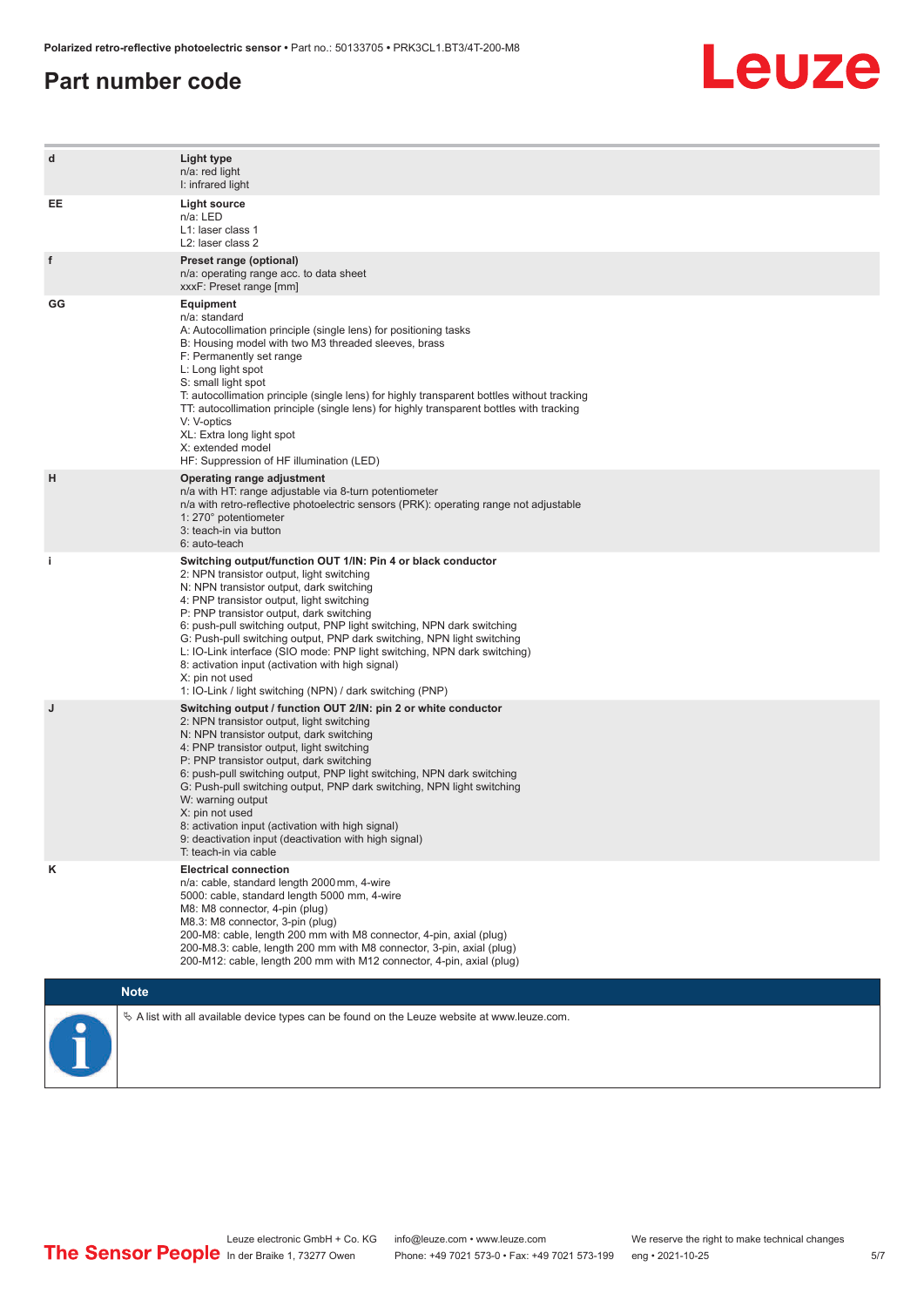#### <span id="page-5-0"></span>**Notes**

# Leuze

#### **Observe intended use!**

- $\%$  This product is not a safety sensor and is not intended as personnel protection.
- $\ddot{\phi}$  The product may only be put into operation by competent persons.
- $\%$  Only use the product in accordance with its intended use.

| <b>For UL applications:</b> |                                                                                                                                                                                                                                                                                                                |  |  |  |
|-----------------------------|----------------------------------------------------------------------------------------------------------------------------------------------------------------------------------------------------------------------------------------------------------------------------------------------------------------|--|--|--|
|                             | $\%$ For UL applications, use is only permitted in Class 2 circuits in accordance with the NEC (National Electric Code).<br>V> These proximity switches shall be used with UL Listed Cable assemblies rated 30V, 0.5A min, in the field installation, or equivalent (categories: CYJV/<br>CYJV7 or PVVA/PVVA7) |  |  |  |

|              | <b>WARNING! LASER RADIATION - CLASS 1 LASER PRODUCT</b>                                                                                                                                                                                                    |
|--------------|------------------------------------------------------------------------------------------------------------------------------------------------------------------------------------------------------------------------------------------------------------|
|              | The device satisfies the requirements of IEC 60825-1:2007 (EN 60825-1:2007) safety requlations for a product of laser class 1 as well as the<br>U.S. 21 CFR 1040.10 regulations with deviations corresponding to "Laser Notice No. 50" from June 24, 2007. |
| <b>Allen</b> | $\%$ Observe the applicable statutory and local laser protection regulations.                                                                                                                                                                              |
|              | M. The deliver accepted to the trace could college and accepted to the computing and construction                                                                                                                                                          |

The device must not be tampered with and must not be changed in any way. There are no user-serviceable parts inside the device. Repairs must only be performed by Leuze electronic GmbH + Co. KG.

## **Further information**

- Light source: Average life expectancy 50,000 h at an ambient temperature of 25 °C
- Response time: For short decay times, an ohmic load of approx. 5 kOhm is recommended
- Sum of the output currents for both outputs, 50 mA for ambient temperatures > 40 °C
- For REF 6-A reflective tape, the sensor's side edge must be aligned parallel to the side edge of the reflective tape.
- The devices may only be operated with the reflectors listed above.

#### **Accessories**

#### Connection technology - Connection cables

|   | Part no. | <b>Designation</b> | <b>Article</b>   | <b>Description</b>                                                                                                                                |
|---|----------|--------------------|------------------|---------------------------------------------------------------------------------------------------------------------------------------------------|
| ŧ | 50130850 | KD U-M8-4A-V1-050  | Connection cable | Connection 1: Connector, M8, Axial, Female, 4-pin<br>Connection 2: Open end<br>Shielded: No<br>Cable length: 5,000 mm<br>Sheathing material: PVC  |
|   | 50130871 | KD U-M8-4W-V1-050  | Connection cable | Connection 1: Connector, M8, Angled, Female, 4-pin<br>Connection 2: Open end<br>Shielded: No<br>Cable length: 5,000 mm<br>Sheathing material: PVC |